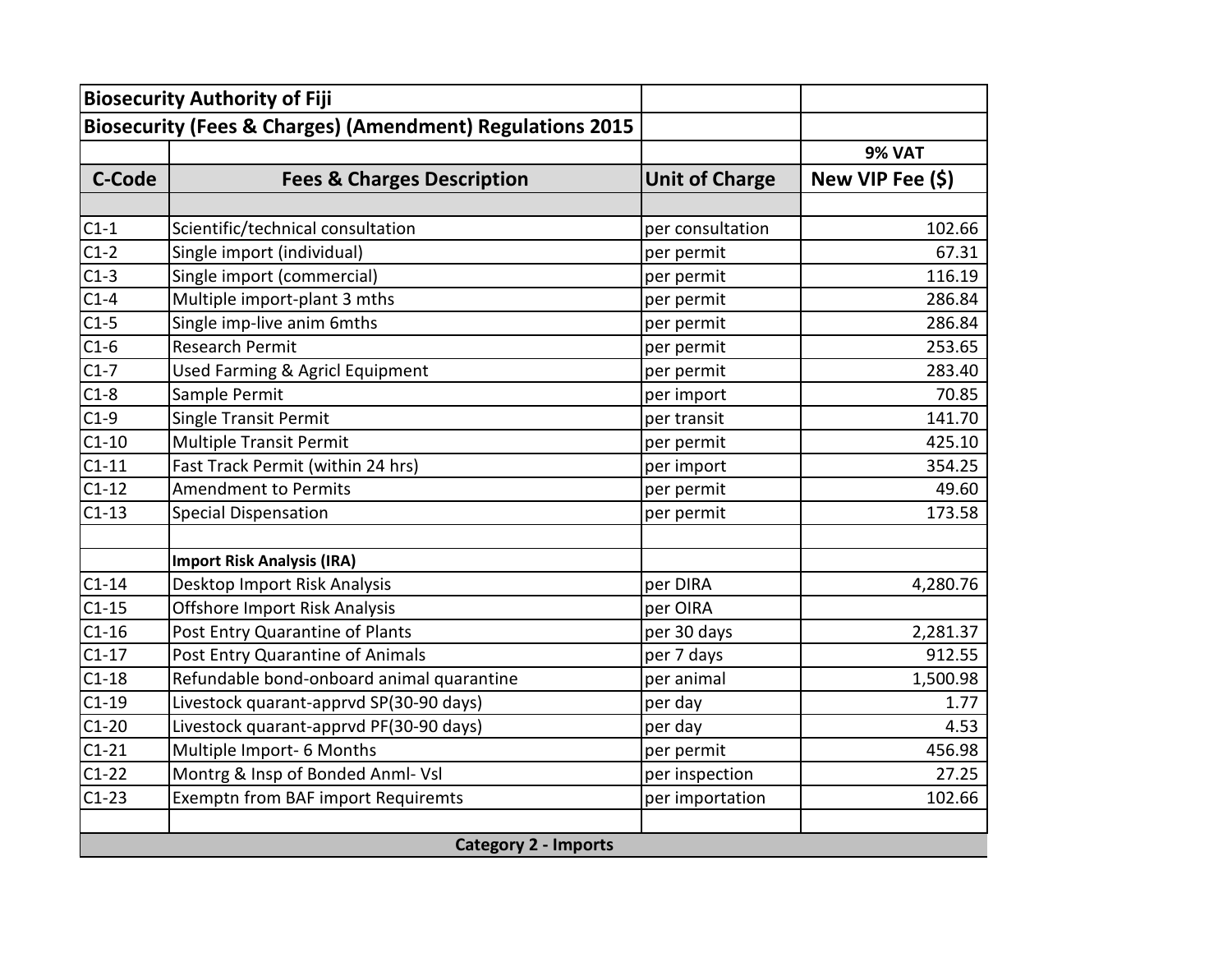| <b>Biosecurity Authority of Fiji</b>                                 |                                              |                       |                  |
|----------------------------------------------------------------------|----------------------------------------------|-----------------------|------------------|
| <b>Biosecurity (Fees &amp; Charges) (Amendment) Regulations 2015</b> |                                              |                       |                  |
|                                                                      |                                              |                       | <b>9% VAT</b>    |
| C-Code                                                               | <b>Fees &amp; Charges Description</b>        | <b>Unit of Charge</b> | New VIP Fee (\$) |
|                                                                      |                                              |                       |                  |
| $C2-1$                                                               | Ann Registn-Import Prem                      | per registration      | 379.05           |
| $C2-2$                                                               | FCL Discharge Inspection                     | per container         | 6.38             |
| $C2-3$                                                               | Empty Container discharge insp (int&ext)     | per container         | 12.76            |
| $C2-4$                                                               | Superv of Bulk Grains Dischg & Trf (NH)      | per 8-hour shift      | 191.30           |
| $C2-5$                                                               | Superv of Bulk Grains Dischg & Trf (AH)      | per 8-hour shift      | 321.66           |
| $C2-6$                                                               | Tailgate Insp at Wharves & Freight Stations  | per container         | 21.26            |
| $C2-7$                                                               | Insp Container Cargo (NH)                    | per container         | 106.28           |
| $C2-8$                                                               | Insp Container Cargo (AH)                    | per container         | 165.79           |
| $C2-9$                                                               | Insp Commercial Air Freight Cargo            | per consignment       | 63.77            |
| $C2-10$                                                              | <b>Escort Regulated Articles/Goods</b>       | per escort            | 85.02            |
| $C2-11$                                                              | Insp&Rel SF LCL & AF smp at Whf/FS/PO (Comm) | per consignment       | 21.26            |
| $C2-12$                                                              | Insp psnl effects at FS & PO                 | per consignment       | 5.32             |
| $C2-13$                                                              | Superv Fumigtn Treatmt (NH)                  | per treatment         | 85.02            |
| $C2-14$                                                              | Superv Fumigtn Treatmt (AH)                  | per treatment         | 124.70           |
| $C2-15$                                                              | Superv Fumigtn Treatmt (Outport)             | per treatment         | 191.30           |
| $C2-16$                                                              | <b>BAF Treatment (NH)</b>                    | per treatment         | 155.87           |
| $C2-17$                                                              | <b>BAF Treatment (AH)</b>                    | per treatment         | 229.55           |
| $C2-18$                                                              | <b>BAF Treatment - Personal Items</b>        | per treatment         | 10.63            |
| $C2-19$                                                              | Insp Foreign Garbg, Superv Incin (NH)        | per boarding          | 106.28           |
| $C2-20$                                                              | Insp Foreign Garbg, Superv Incin (AH)        | per boarding          | 165.79           |
| $C2-21$                                                              | Insp Imported Vehicles (NH)                  | per unit              | 21.26            |
| $C2-22$                                                              | Insp Imported Vehicles (AH)                  | per unit              | 59.51            |
| $C2-23$                                                              | Insp Imported Heavy Machinery (NH)           | per unit              | 63.77            |
| $C2-24$                                                              | Insp Imported Heavy Machinery (AH)           | per unit              | 113.36           |
| $C2-25$                                                              | Insp Transit Cargo (NH)                      | per container         | 31.88            |
| $C2-26$                                                              | Insp Transit Cargo (AH)                      | per container         | 51.72            |
| $C2-27$                                                              | Insp Live Animals Transit (NH)               | per animal            | 42.51            |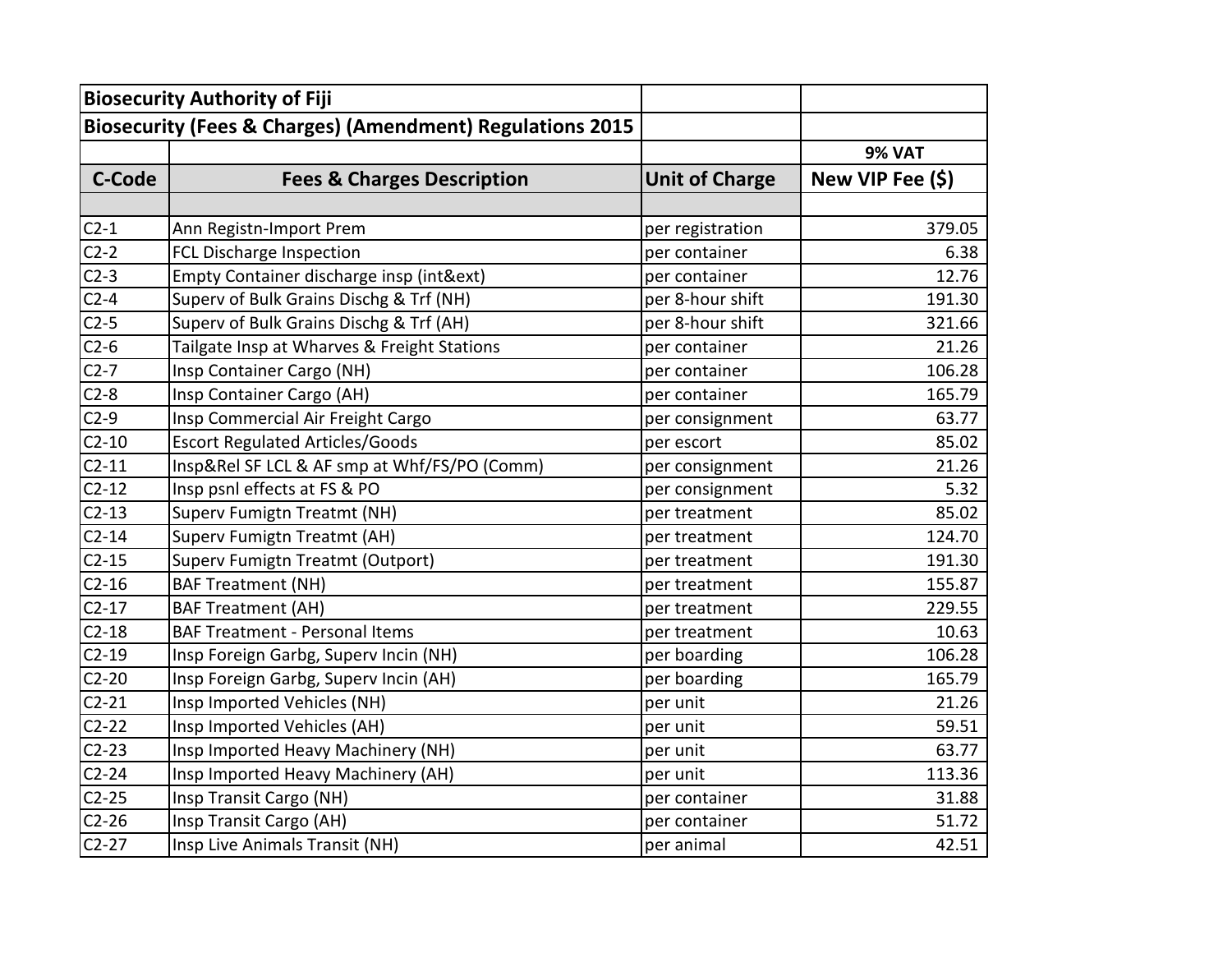|               | <b>Biosecurity Authority of Fiji</b>                                 |                       |                  |
|---------------|----------------------------------------------------------------------|-----------------------|------------------|
|               | <b>Biosecurity (Fees &amp; Charges) (Amendment) Regulations 2015</b> |                       |                  |
|               |                                                                      |                       | <b>9% VAT</b>    |
| <b>C-Code</b> | <b>Fees &amp; Charges Description</b>                                | <b>Unit of Charge</b> | New VIP Fee (\$) |
|               |                                                                      |                       |                  |
| $C2-28$       | Insp Live Animals Transit (AH)                                       | per animal            | 68.02            |
| $C2-29$       | Detentn Fee Detained Parcel at POE (Psnl)                            | per unit              | 5.32             |
| $C2-30$       | Intercpt Pest Identifn & Disease Diag                                | per diagnosis         | 276.32           |
| $C2-31$       | Cart Animal frm POE to PEQ (NH)                                      | per consignment       | 426.52           |
| $C2-32$       | Cart Animal frm POE to PEQ (AH)                                      | per consignment       | 668.82           |
| $C2-33$       | Superv Animal in Transit/ Kennel                                     | per day               | 113.36           |
| $C2-34$       | In-Office Clearance of Goods (papers in order)                       | per consignment       | 9.56             |
| $C2-35$       | In-Office Clearance of Goods (addtl info req.)                       | per consignment       | 15.94            |
| $C2-36$       | Standby for Late Delivery (Cust. Request)                            | per hour              | 58.10            |
| $C2-37$       | Dischg insp of Loose/Breakbulk Cargo                                 | per unit              | 3.55             |
| $C2-38$       | Insp Release Sawn Timber/Log                                         | per cubic metre       | 10.63            |
| $C2-39$       | Detention of Regulated Articles (Comm)                               | per consignment       | 42.51            |
|               |                                                                      |                       |                  |
|               | <b>Category 3 - Conveyance Clearance - Aircraft</b>                  |                       |                  |
| $C3-1$        | Boarding & Clearance Aircraft < 60 Pass                              | per aircraft          | 218.22           |
| $C3-2$        | Boarding & Clearance Aircraft 60-200 Pass                            | per aircraft          | 367.01           |
| $C3-3$        | Boarding & Clearance Aircraft >200 Pass                              | per aircraft          | 430.77           |
| $C3-4$        | Boarding & Clearance Non-Sched Flights                               | per aircraft          | 301.71           |
| $C3-5$        | Boarding & Clearance Private A/Craft Port of Call                    | per aircraft          | 458.67           |
| $C3-6$        | Out Port Clearance-Aircraft                                          | per aircraft          | 683.65           |
|               | <b>Category 4 - Conveyance Clearance - Vessel</b>                    |                       |                  |
| $C4-1$        | Boardng & Clearance Cruise Liners (NH)                               | per vessel            | 444.72           |
| $C4-2$        | Boardng & Clearance Cruise Liners (AH)                               | per vessel            | 800.50           |
| $C4-3$        | Boardng & Clearance Super Yachts (NH)                                | per vessel            | 183.12           |
| $C4-4$        | Boardng & Clearance Super Yachts (AH)                                | per vessel            | 462.16           |
| $C4-5$        | Boardng & Clearance Yachts (NH)                                      | per vessel            | 85.02            |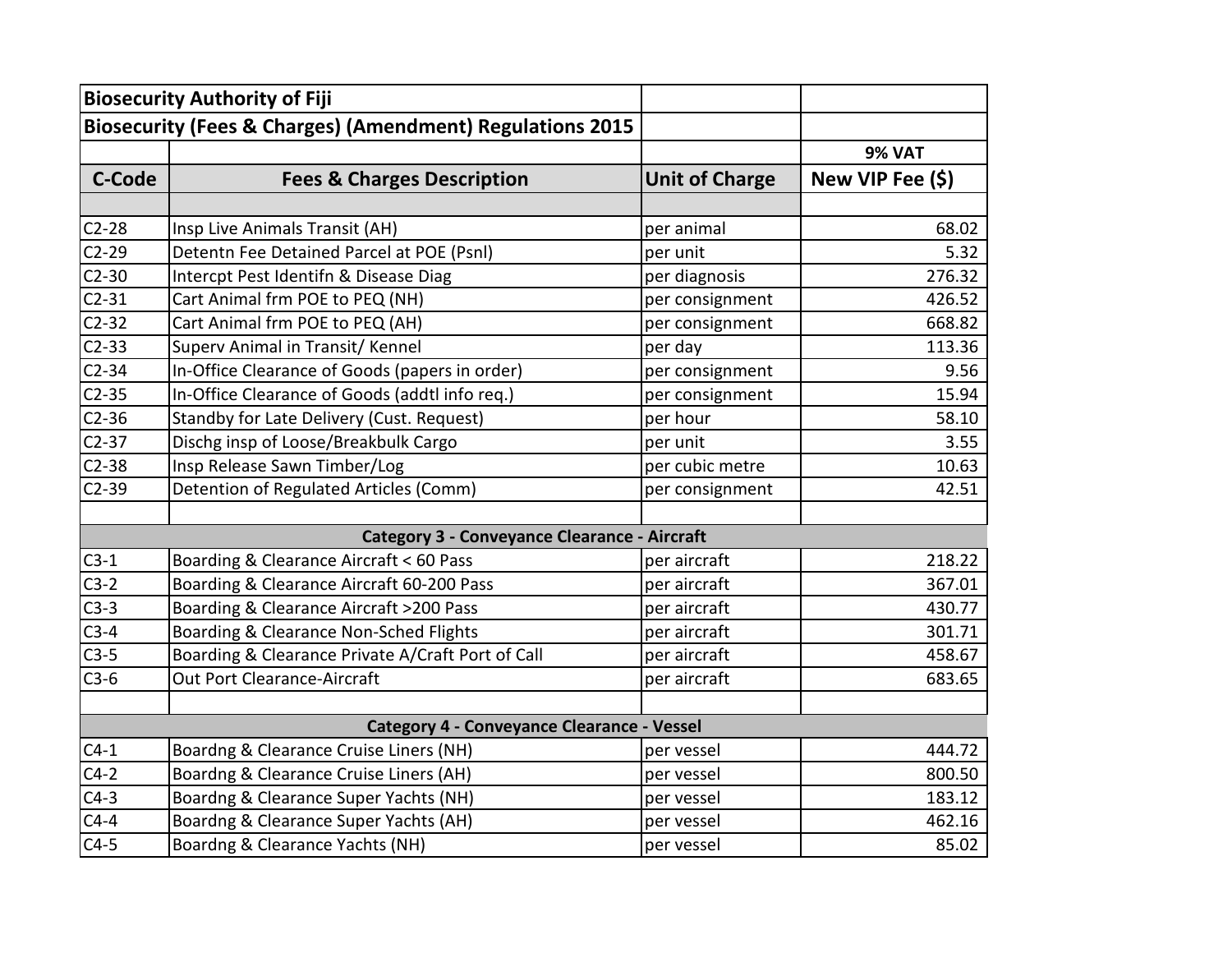|                                                            | <b>Biosecurity Authority of Fiji</b>                                 |                       |                  |
|------------------------------------------------------------|----------------------------------------------------------------------|-----------------------|------------------|
|                                                            | <b>Biosecurity (Fees &amp; Charges) (Amendment) Regulations 2015</b> |                       |                  |
|                                                            |                                                                      |                       | <b>9% VAT</b>    |
| <b>C-Code</b>                                              | <b>Fees &amp; Charges Description</b>                                | <b>Unit of Charge</b> | New VIP Fee (\$) |
|                                                            |                                                                      |                       |                  |
| $C4-6$                                                     | Boardng & Clearance Yachts (AH)                                      | per vessel            | 172.87           |
| $C4-7$                                                     | Boardng & Clearance Fishing Vess (NH)                                | per vessel            | 85.02            |
| $C4-8$                                                     | Boardng & Clearance Fishing Vess (AH)                                | per vessel            | 160.13           |
| $C4-9$                                                     | Boardng & Clearance Cargo/Tanker/Other Vess (NH)                     | per vessel            | 148.79           |
| $C4-10$                                                    | Boardng & Clearance Cargo/Tanker/Other Vess (AH)                     | per vessel            | 223.89           |
| $C4-11$                                                    | Out port Boarding - All Vessels                                      | per vessel            | 257.89           |
|                                                            |                                                                      |                       |                  |
|                                                            | <b>Category 5 - Exports of Plants and Plant Products</b>             |                       |                  |
| $C5-1$                                                     | Ann Insp Registn - Export Premises                                   | per inspection        | 379.05           |
| $C5-2$                                                     | Regstn - Export Premises Plant                                       | per registration      | 576.28           |
| $C5-3$                                                     | <b>Registration of Growers</b>                                       | per grower            | 49.60            |
| $C5-4$                                                     | Certificatn Hand Carried Products < 5 Kg                             | per certificate       | 21.26            |
| $C5-5$                                                     | Certificatn Hand Carried Products > 5 Kg                             | per licence           | 42.51            |
| $C5-6$                                                     | Insp & Certificatn - Other Plant Prod (Comm)                         | per inspection        | 42.51            |
| $C5-7$                                                     | Insp & Certificatn - BQA Commod (incl. Phyto Cert)                   | per inspection        | 123.23           |
| $C5-8$                                                     | Insp & Trf Prod to HTFA for Treatmt & Security                       | per kg                | 0.03             |
| $C5-9$                                                     | Insp & Certificatn of Non BQA Fruits & Veg                           | per kg                | 0.03             |
| $C5-10$                                                    | Issue of Phyto Certificate (new or replacement)                      | per certificate       | 42.51            |
| $C5-11$                                                    | Insp & Certificatn of Other Plant Products                           | per inspection        | 42.51            |
| $C5-12$                                                    | <b>Superv Fumigation Treatment (NH)</b>                              | per treatment         | 85.02            |
| $C5-13$                                                    | Superv Fumigation Treatment (AH)                                     | per treatment         | 172.87           |
| $C5-14$                                                    | Superv Fumigation Treatment (Out Port)                               | per treatment         | 191.30           |
| $C5-15$                                                    | Superv BAF Treatment - Plant & Plant Products                        | per treatment         | 21.26            |
| $C5-16$                                                    | Superv Fumigatn/BAF Treatment - Sample Timber                        | per treatment         | 67.31            |
|                                                            |                                                                      |                       |                  |
| <b>Category 6 - Exports of Animals and Animal Products</b> |                                                                      |                       |                  |
| $C6-1$                                                     | Ann Insp & Regstn of Export Premises                                 | per inspection        | 379.05           |